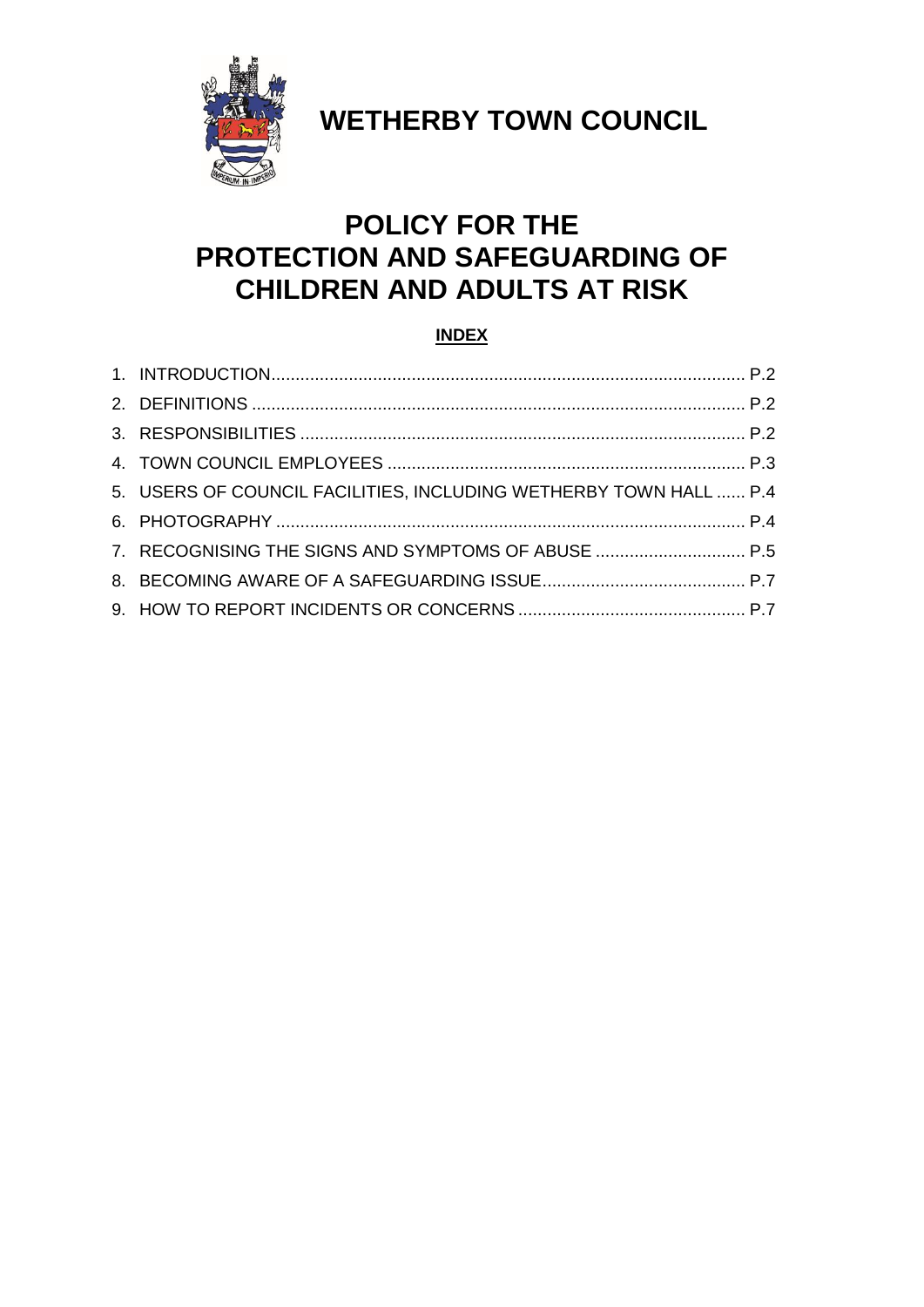# <span id="page-1-0"></span>**1. INTRODUCTION**

- 1.1 The Town Council is committed to safeguarding the wholeness and wellbeing of every person in our community, of whatever age.
- 1.2 It is the responsibility of each one of us to prevent the physical, sexual and emotional abuse or neglect of every member of our community, and particularly the abuse of those most vulnerable among us, including children and those from vulnerable groups.
- 1.3 The welfare of the child or adult at risk is paramount. All children and adults at risk without exception have the right to protection from abuse regardless of gender, ethnicity, disability, sexuality or belief.
- 1.4 Wetherby Town Council is not a Children's Services Authority and it is not the role of the Town Council to investigate allegations of abuse. However, all Councillors, members of staff, volunteers, contracted service providers and anyone working on behalf of and / or representing the Town Council have a responsibility to take action when they suspect or recognise that a child or adult at risk may be a victim of harm or abuse.
- 1.5 All those who work or volunteer with the Town Council will be made aware of this policy and of what to do if they have any concerns. There is guidance for those responding to concerns so that they are properly dealt with, including sharing information about concerns with agencies that need to know and involve children, young people and families appropriately.
- 1.6 This policy applies to all situations within the Town Council's operation which could potentially involve children or adults at risk.

# **2. DEFINITIONS**

- 2.1 The term child is used to refer to anyone under the age of 18.
- 2.2 The term adult at risk is used to refer to anyone aged 18 or over who is, or may be, unable to take care of him or herself, or unable to protect him or herself against significant harm or exploitation, or may be in need of community care services.
- 2.3 'Safeguarding and promoting the welfare of children' is defined in Working Together to Safeguard Children 2010 as:
	- Protecting children from maltreatment.
	- Preventing impairment of children's health or development.
	- Ensuring that children are growing up in circumstances consistent with the provision of safe and effective care.
	- Undertaking that role to enable those children to have optimum life chances and to enter adulthood successfully.

# **3. RESPONSIBILITIES**

- 3.1 All Councillors, volunteers and staff of Wetherby Town Council must:
	- Understand and apply this policy and procedures in their activities.
		- Identify opportunities and undertake appropriate training to support them in their role.
		- Act appropriately at all times and be able to challenge inappropriate behaviour in others.

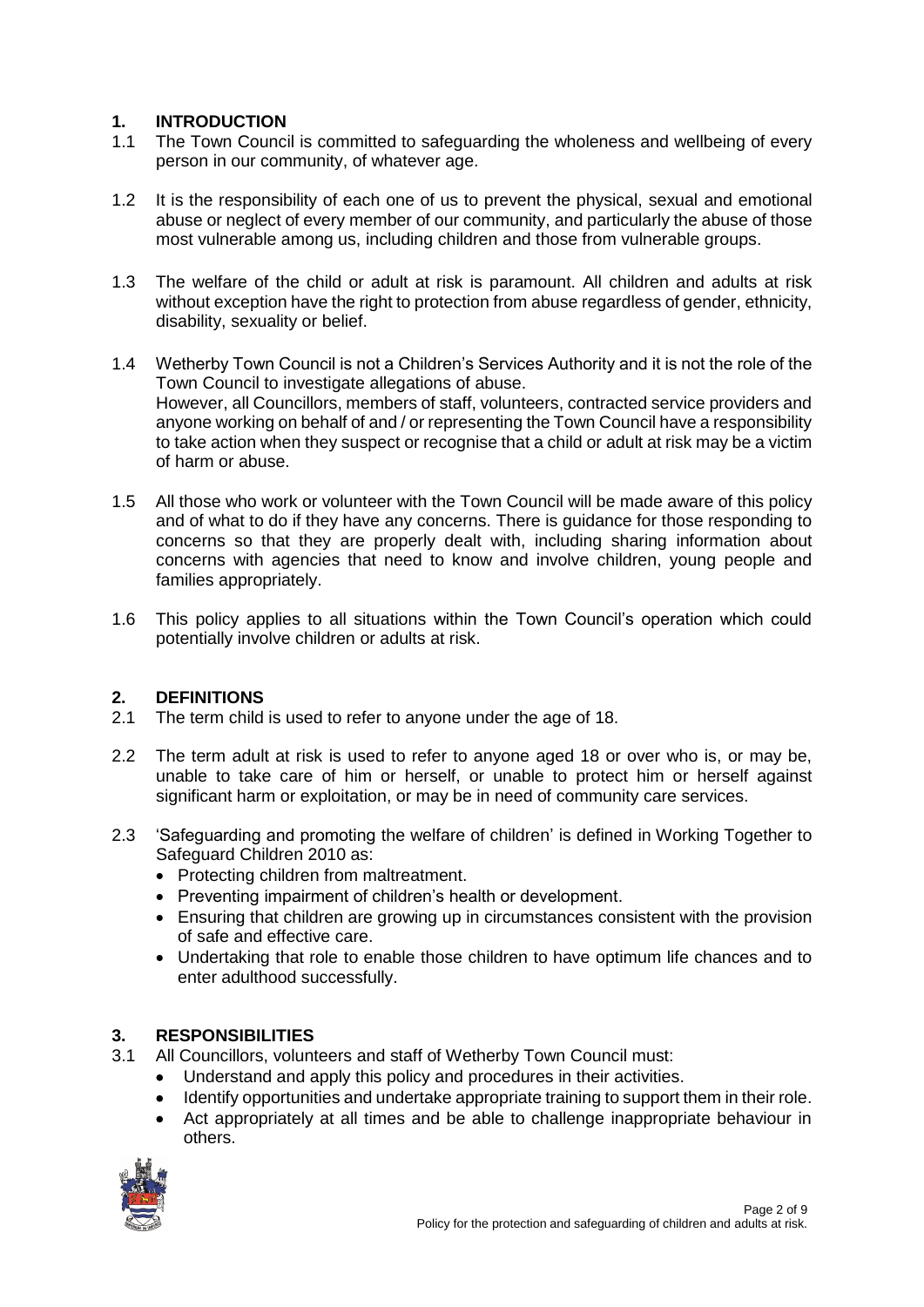- Be able to recognise harm and know how to report concerns in a timely and appropriate way.
- 3.2 Members and managers of Wetherby Town Council must:
	- Encourage all staff and volunteers to understand this policy.
	- Offer opportunities to undertake appropriate safeguarding training and refresher training.
	- Ensure the policy and procedure is adhered to and to undertake regular compliance audits.
	- Ensure that the Council's whistle-blowing policy is communicated to all staff and volunteers.
- 3.3 The role and responsibilities of the named person are:
	- To ensure that all staff are made aware of what they should do and who they should go to if they are concerned that a child or adult at risk may be subject to abuse or neglect.
	- Ensure that any concerns about a child or adult at risk are acted on, clearly recorded, referred on where necessary and, followed up to ensure the issues are addressed.
	- The named person(s) will record any reported incidents in relation to a child or adults at risk or breach of safeguarding policies and procedures, using the Council's incident and accident report form. This will be kept in a secure place and its contents will be confidential.

#### **4. TOWN COUNCIL EMPLOYEES**

- 4.1 It is our policy that no-one shall work with children or adults at risk within the Town Council who:
	- a) Has been convicted of or has received a formal police caution concerning an offence against children as listed in the First Schedule of the Children and Young People's Act 1933; or
	- b) Has been convicted of or has received a formal police caution concerning sexual offences against children and young people.
	- c) Is registered on the protection of Children Act, protection of Vulnerable Adults Act and List 99.
- 4.2 This means that:
	- a) All who work for, or are being considered for employment with, the Town Council will be required to be checked through the Disclosure and Barring Service and are expected at all times to conform with good practice in their work; and undertake safeguarding and child protection courses and other training as may be required.
	- b) Those responsible for the appointment of such employees (usually the Council's Staffing Committee) must take all reasonable steps, including obtaining Disclosures from the Disclosure and Barring Service, to ensure that persons who have been convicted or have received a formal police caution concerning sexual offences against children or young people shall not undertake work, or come in to contact with children, young or adults at risk under the auspices of the Town Council.
- 4.3 The Council's named person, responsible for safeguarding issues, is the Town Clerk who is also the line manager of all other employees.

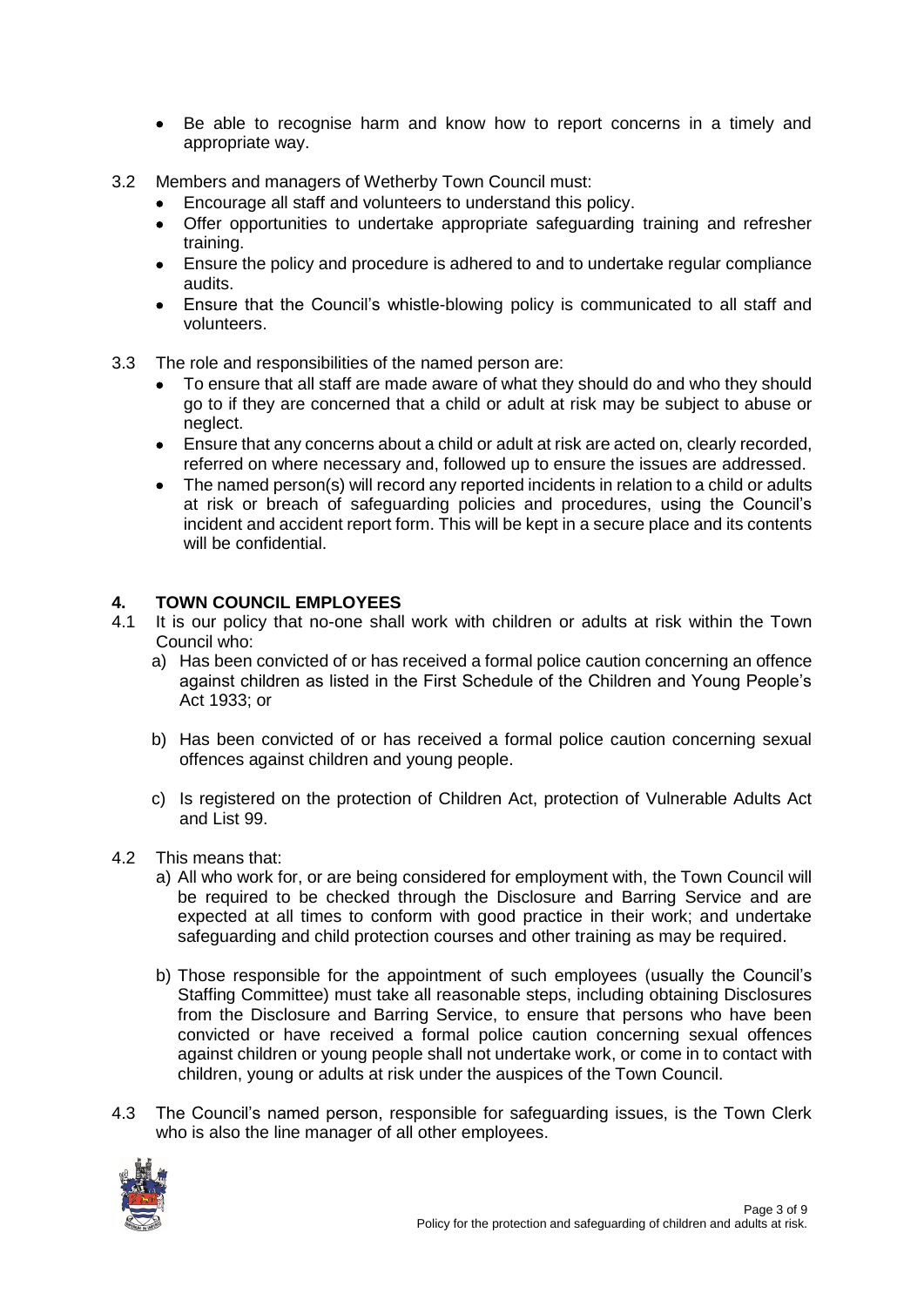Employees have open access to the Town Clerk to facilitate discussion of any safeguarding issues of concern.

#### **5. USERS OF COUNCIL FACILITIES, INCLUDING WETHERBY TOWN HALL**

- 5.1 Users of Council facilities must satisfy the Town Council that they have adequate systems in place to safeguard the welfare of children and adults at risks by providing the Town Council with documentary evidence when requested.
- 5.2 Groups who hire Town Council facilities, or Wetherby Town Hall, for use with children and adults at risk will be required to:
	- a) Have public liability insurance.
	- b) Have a suitable safeguarding policy and / or agree to work to Wetherby Town Council's policy and relevant guidance or best practice.
	- c) Ensure that group leaders make their members aware of their organisation's safeguarding policy and ensure that it is followed whilst using Town Council facilities or Wetherby Town Hall.
	- d) Ensure that leaders have valid enhanced DBS checks as appropriate.
	- e) Conduct risk assessments for individual activities.
	- f) Never leave children or adults at risk unattended with adults who have not been subject to a DBS check.
	- g) Plan activities to involve more than one person (either leaders or participants) being present.
	- h) Where possible have male and female leaders working with a mixed group.
	- i) Ensure registers are complete and attendees are marked in and signed out, with under 8s to be collected by a parent / guardian.
	- j) Ensure that where a child or adult at risk needs assistance with toilet trips, and when first aid is required, that this is carried out in pairs or in the latter case, that it is carried out where they can be seen.

#### **6. PHOTOGRAPHY**

- 6.1 Councillors, members of staff, volunteers and contracted service providers should be vigilant at all times regarding people using cameras or videos within the Council's facilities and at events which involve children or adults at risk.
- 6.2 Consent must be sought from parents or guardians when cameras and other image recorders are used to picture children or adults at risk.

#### **7. RECOGNISING THE SIGNS AND SYMPTOMS OF ABUSE**

7.1 A basic definition of abuse is that it is abuse of power by a person who is developmentally and/or physically stronger than another, resulting in some distress, harm or neglect of necessary attention for the victim.

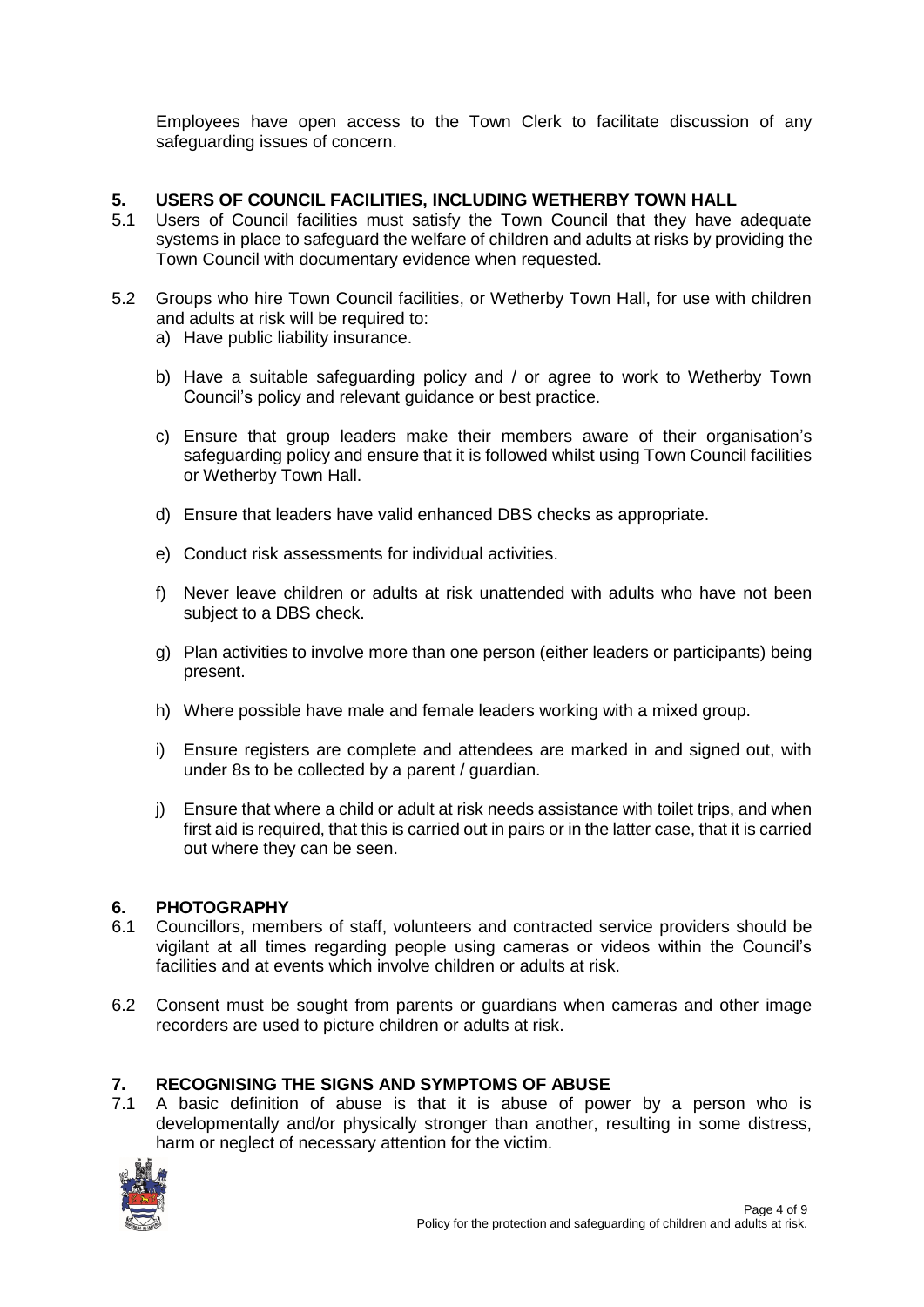- 7.2 Child abuse is a term that describes all the ways in which a child's development and health are damaged by the actions or inactions of others, usually adults. Children may be abused in a family, institutional or community setting: by those known to them or, more rarely, by a stranger.
- 7.3 Although different terms are used to describe particular types of abuse, these often overlap and many children or adults at risk suffer effects of a range of destructive forms of behaviour.

#### 7.4 It is generally accepted that there are four main types of abuse.

The following definitions are based on those from Working Together to Safeguard Children (DoH, HO, DfEE, 2010). Below the definitions are listed signs and symptoms that may indicate abuse, but do not jump to conclusions as there may be other explanations:

#### 7.5 **Physical Abuse**

Physical abuse may involve hitting, shaking, throwing, poisoning, burning or scalding, drowning, suffocating or otherwise causing physical harm to a child or adult at risk. Physical harm may also be caused when a parent or carer feigns the symptoms of, or deliberately causes, ill heath to a child or adult at risk whom they are looking after. A person might do this because they enjoy or need the attention they get through having a sick child. Physical abuse, as well as being the result of an act of commission can also be caused through omission or the failure to act to protect.

*Signs of physical abuse may include:* Unexplained or hidden injuries, lack of medical attention

#### 7.6 **Emotional Abuse**

Emotional Abuse is the persistent emotional ill treatment of a child or adult at risk such as to cause severe and persistent adverse effects on the child's or adult at risk's emotional development.

It may involve making them feel or believe that they are worthless or unloved, inadequate or valued only in so far as they meet the needs of another person. It may involve causing them to frequently feel frightened or in danger, or the exploitation or corruption of a child or adult at risk.

Some level of emotional abuse is involved in all types of ill treatment to a child or adult at rish, though it may occur alone.

*Signs of emotional abuse may include:* Reverting to younger behaviour, nervousness, sudden underachievement, attention-seeking, running away from home, stealing, lying.

#### 7.7 **Sexual Abuse**

Sexual abuse involves forcing or enticing a child or adult at risk to take part in sexual activities, whether or not they are aware of, or consent to, what is happening. The activities may involve physical contact, including penetrative acts such as rape, buggery or oral sex or non-penetrative acts such as fondling. Sexual abuse may also include non-contact activities, such as involving children or the adults at risk in looking at or in the production of, pornographic material or watching sexual activities, or encouraging them to behave in sexually inappropriate ways.

Boys and girls can be sexually abused by males and/or females, by adults and by young people. This includes people from all different walks of life.

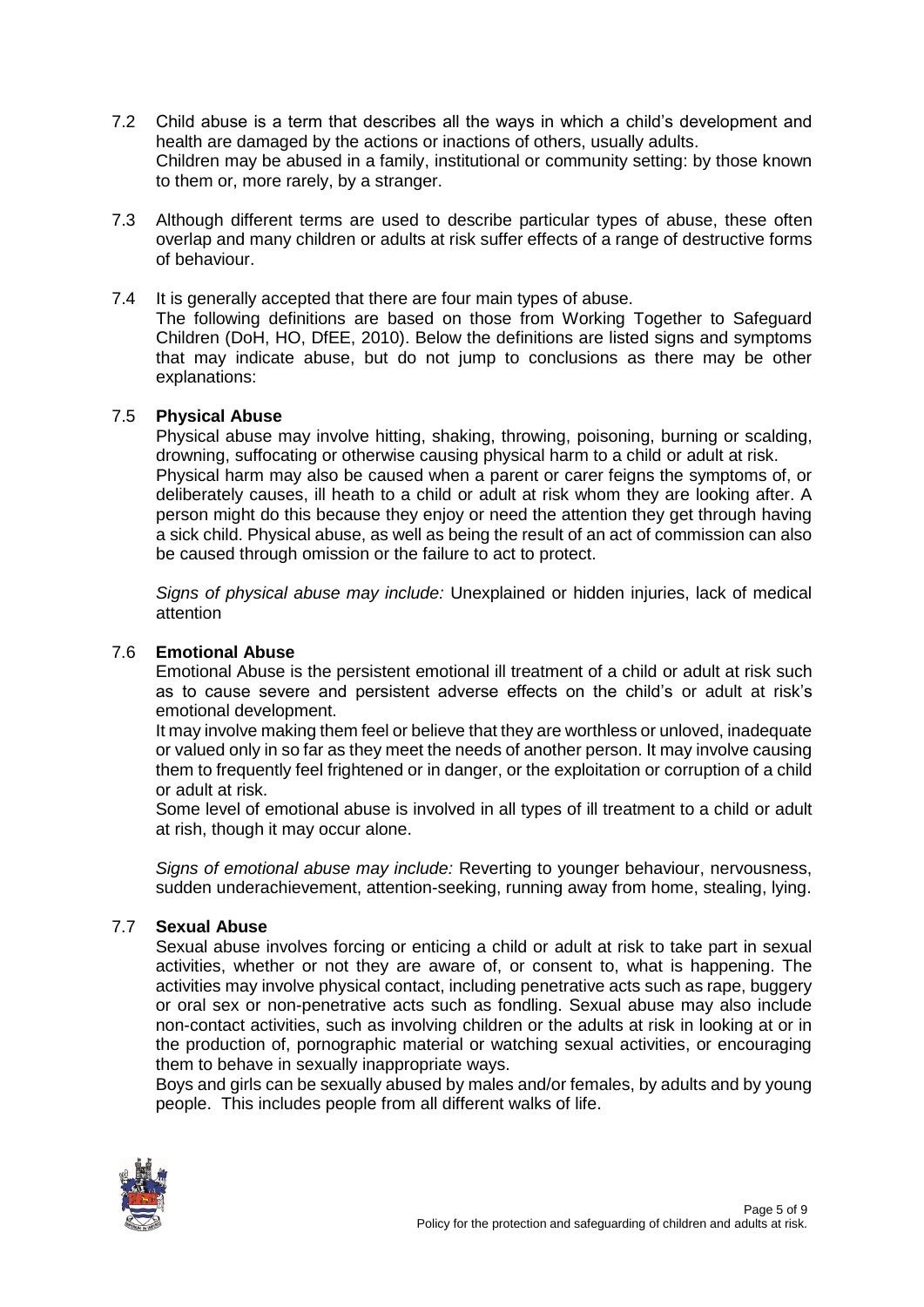*Signs of sexual abuse may include:* Pre-occupation with sexual matters evident in words, play, drawings, being sexually provocative with adults, disturbed sleep, nightmares, bed wetting, secretive relationships with adults and children, stomach pains with no apparent cause.

#### 7.8 **Neglect**

Neglect is the persistent failure to meet a child or adult at risk's basic physical and psychological needs, likely to result in the serious impairment of the child's health or development. It may involve a parent or carer failing to provide adequate food, shelter or clothing, failing to protect the person from physical harm or danger, or the failure to ensure access to appropriate medical care or treatment. It may also include neglect of a person's basic emotional needs.

*Signs of neglect may include:* Looking ill-cared for and unhappy, being withdrawn or aggressive, lingering injuries or health problems.

#### 7.9 **Bullying**

Bullying is not always easy to define; it can take many forms and is usually repeated over a period of time. The three types are physical (e.g. hitting, kicking, theft), verbal (e.g. racism or homophobic remarks, threats, name calling) and emotional (e.g. isolating an individual from activities).

#### *Bullying will include:*

- Deliberate hostility and aggression towards a victim.
- A victim who is weaker and less powerful then the bully or bullies.
- An outcome that is always painful and distressing for the victim.

#### *Bullying may include:*

- Other forms of violence
- Sarcasm, spreading rumours, persistent teasing
- Tormenting, ridiculing, humiliation
- Racial taunts, graffiti, gestures
- Unwanted physical contact or abusive or offensive comments of a sexual nature.

Emotional and verbal bullying is more common than physical violence, it can also be difficult to cope with or prove.

Bullying can result in a person becoming vulnerable and isolated. These particular children or young people could then become an easy target for adult abusers. Concerns about bullying should be dealt with in the same way as concerns about child abuse.

# **8. BECOMING AWARE OF A SAFEGUARDING ISSUE**

- 8.1 There are various ways in which you may become aware of a safeguarding issue:
	- A third party or anonymous allegation is received.
	- A child or adult at risk's appearance, behaviour, play, drawing or statements cause suspicion of abuse and/or neglect;
	- A child or adult at risk reports an incident(s) of alleged abuse which occurred some time ago;
	- A written report is made regarding the serious misconduct of a worker towards a child or adult at risk.
	- You are approached by a child or adult at risk with concerns.

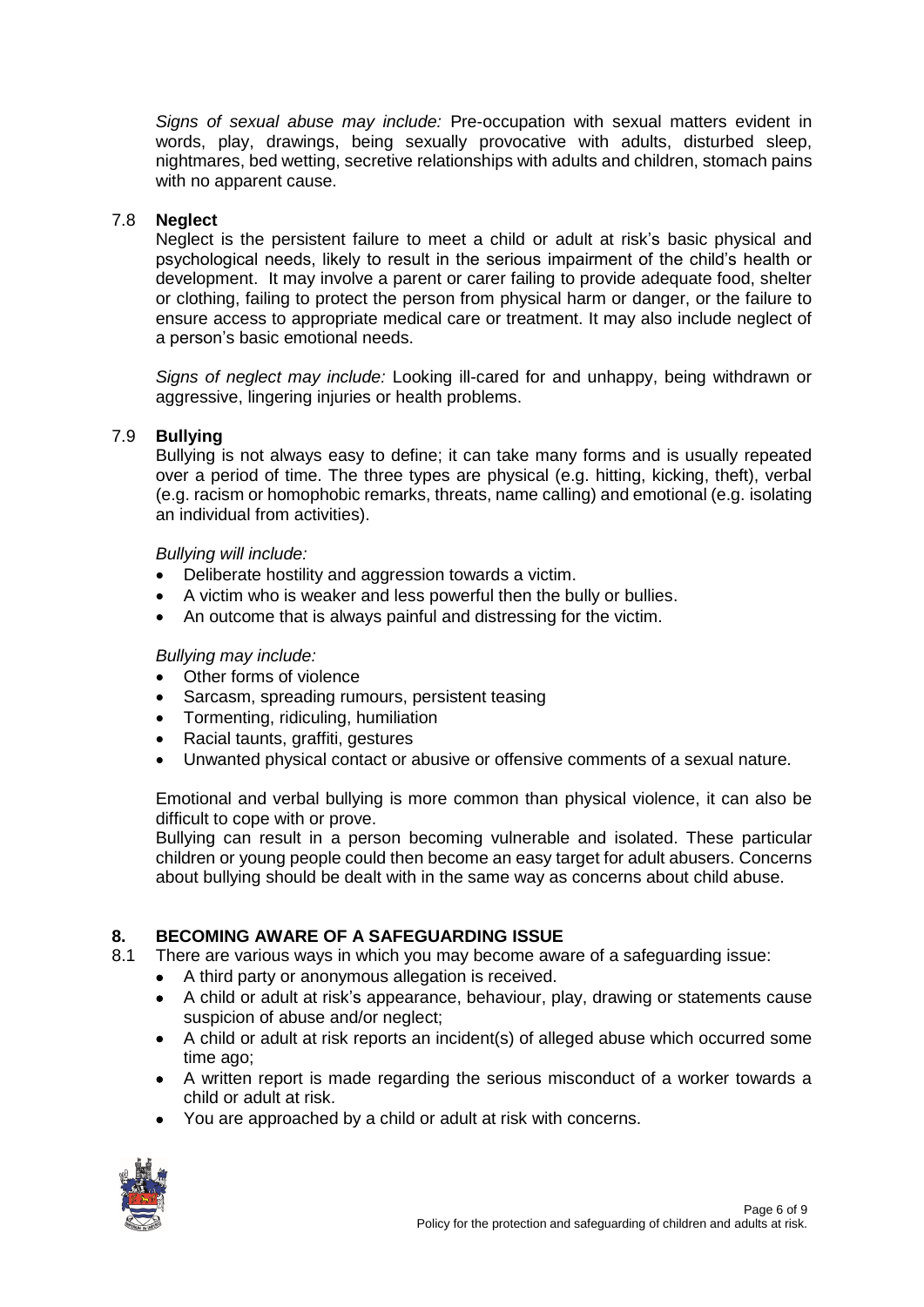#### 8.2 *Receive*

- Listen to the person.
- If you are shocked by what they are saying, try not to show it.
- Take what they say seriously.
- Accept what they say to you.
- DO NOT ask for (other) information.

# 8.3 *Reassure*

- Stay calm and reassure them that they have done the right thing in talking to you.
- Be honest with them, so do not make promises you can't keep.
- Do not promise confidentiality you have a duty to refer the child or person who is at risk.
- Acknowledge how hard it must have been for them to tell you what happened.

#### 8.4 *React*

- React to the person only as far as is necessary for you to establish whether or not you need to refer this matter, but do not interrogate them for details.
- Do not ask leading questions.
- Explain what you must do next and to whom you must talk.
- Explain and if possible seek agreement that you will have to discuss the situation with someone else but will do so on a 'need to know' basis.

#### 8.5 *Record*

- Make some brief notes at the time and write them up more fully as soon as possible.
- Take care to record timing, setting and personnel as well as what was said.
- Be objective in your recording include statements and observable things rather than your interpretations or assumptions.
- 8.6 *Act Now*
	- Discuss the matter with the Town Clerk (our 'named person') immediately or report the incident or concern to Leeds City Council or West Yorkshire Police.

# **9. HOW TO REPORT INCIDENTS OR CONCERNS**

- 9.1 Our 'named person' is Mrs Iona Taylor, the Town Clerk.
- 9.2 Incidents or concerns about the safety and welfare of children and adults at risk in connection with the work of Wetherby Town Council should be reported to the Town Clerk who can be contacted in the following ways:
	- Tel: 01937-583584
	- E-mail: [clerk@wetherby.co.uk](mailto:clerk@wetherby.co.uk)
	- Address: The Town Hall, Market Place, Wetherby, LS22 6NE
- 9.3 In the event of the Clerk's absence, incidents or concerns can be reported to the current Mayor whose contact details can be found online at [www.wetherby.co.uk](http://www.wetherby.co.uk/) or to Leeds City Council or West Yorkshire Police directly.
- 9.4 Leeds City Council is the local authority with responsibility for children and adult social care services.
- 9.5 Incidents or concerns which are reported to the Town Clerk will automatically be discussed with or forwarded to Leeds City Council and / or West Yorkshire Police.

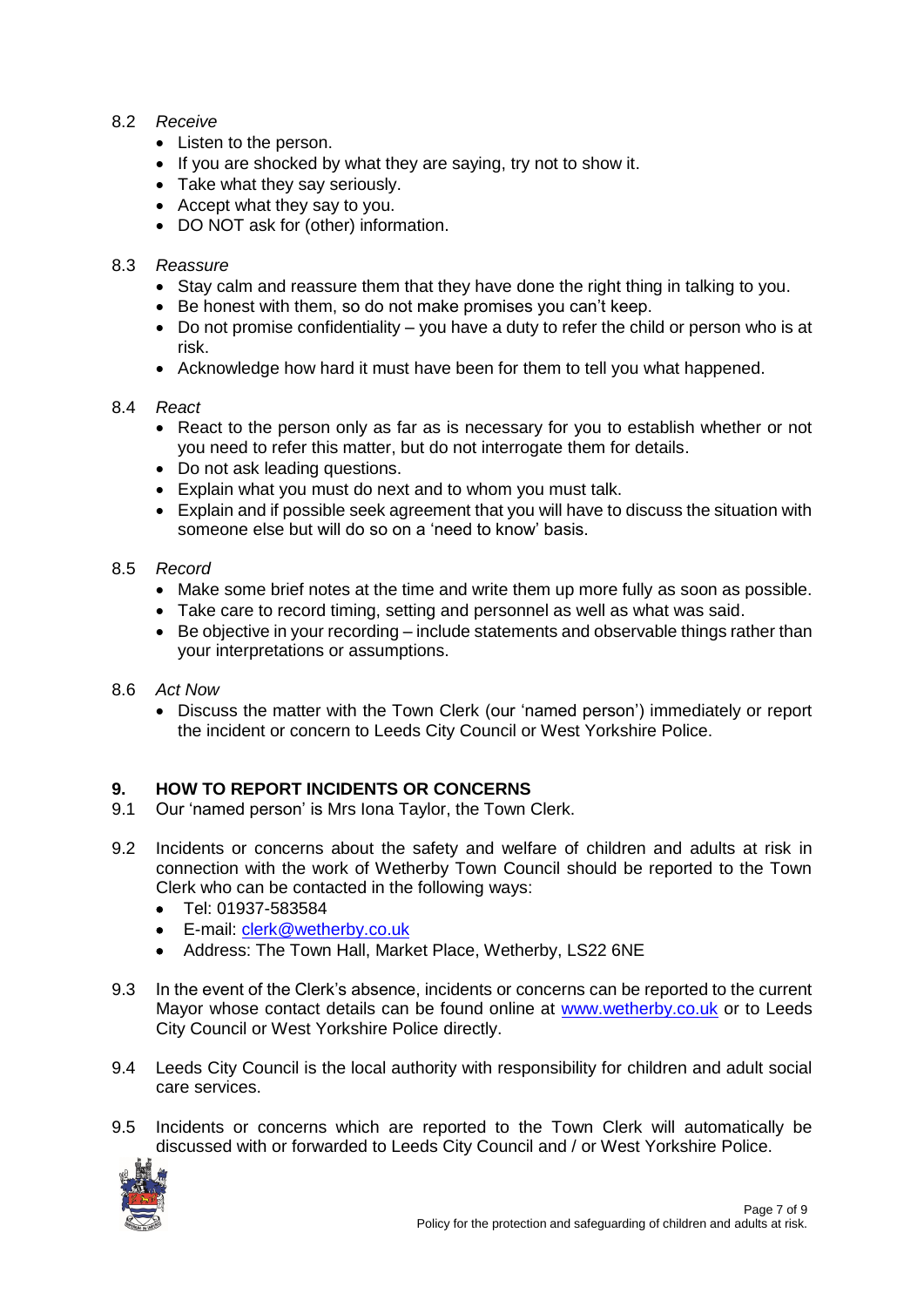Incidents or concerns which involve a member of staff may also be dealt with in accordance with the Council's disciplinary measures.

Incidents or concerns which involve a Councillor may also be dealt with in accordance with the Council's Code of Conduct.

- 9.6 Concerns about a child can be reported to Leeds City Council in the following ways:
	- Tel: 0113 222 4403 (office hours).
	- Out of hours Emergency Duty Team: 0113 240 9536
	- E-mail: [LeedsChildren@gcsx.gov.uk](mailto:LeedsChildren@gcsx.gov.uk)
- 9.7 Concerns about an adult can be reported to Leeds City Council in the following ways:
	- Tel: 0113 222 4401 (office hours).
	- E-mail: [edt.ss@leeds.gov.uk](mailto:edt.ss@leeds.gov.uk)
	- Out of hours Emergency Duty Team: 0771 210 6378
- 9.8 If you think a child or adult at risk is in immediate danger then you should call the police on 999.

#### **This policy was prepared by Iona Taylor, Town Clerk.**

| Signed: |  |
|---------|--|
| Dated:  |  |

**This policy was adopted by the Town Council at its meeting held on 12th June 2018:**

- **Signed:** *G. Moss* **............................................................................................... Councillor Galan Moss, Mayor of Wetherby**
- **Dated:** *12/6/18* **................................................................................................**